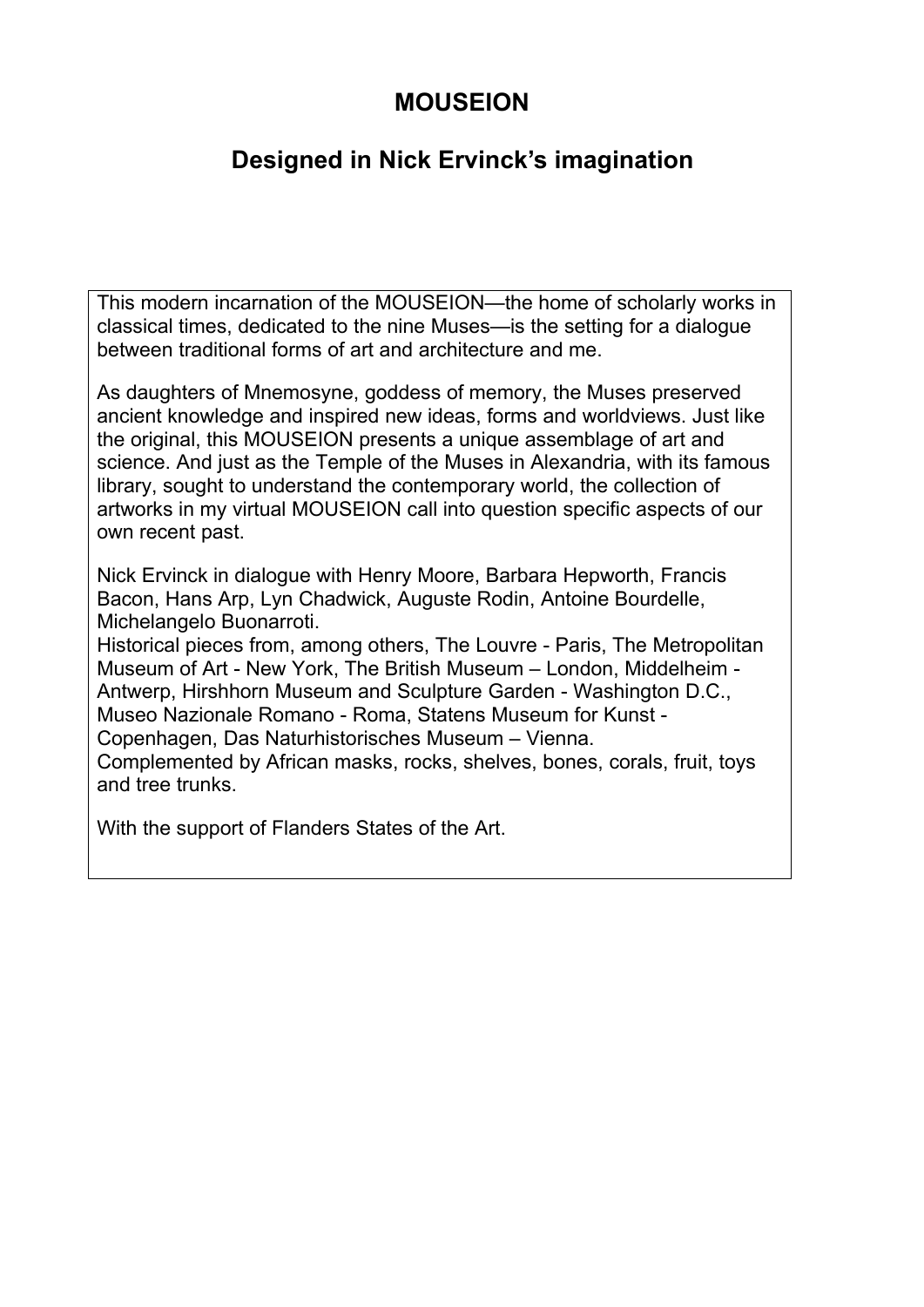#### **FRONT PORCH**

Will we ever leave behind the Anthropocene, the first geological era to unequivocally show the impact of human activity on Earth's climate and cosmic atmosphere? Are we at a turning point in history or is that just an illusion? The world certainly seems to have reached its most heterogenous point so far, constantly in movement and endlessly surprising. This protean state of affairs certainly presents an exciting challenge for artists.

My MOUSEION preserves life forms in the process of mutating. Their paradoxical appearance raises questions about the role of sculpture in our rapidly changing times. Famous images from art history meet on the paths of a labyrinthine trail that takes you through ancient and modern explorations of human failings, a spiritual journey that culminates in the big question: what is the value or necessity of the human imagination? And does this journey potentially lead us to a synthesis of an historically significant moment that is showing signs of both decline and progress? In our quest to find ourselves—the children of Gaia wandering about on a planet from which we rose organically—first we seek connection. We take the food we eat from Mother Earth; we breathe the heavenly air in and out; and with every breath and every step we take, we redefine our cosmic relationships. As we do so, we are aware of every other being that lives alongside us and who is inextricably bound to us through emotions, whether deep or superficial.

This is a museum of hybridity, and as such, nearly everything you see is in flux. As an artist, I continually change materials and vary my use of perspectives and colours. The result is works that evoke contradictory feelings: from pleasure and delight to alienation and fear of the uncanny. This innovative formal language is unexpected and raises the inevitable question: what is this actually about? Is it a call for a new kind of consciousness? A new way of seeing? A new human race? An exhortation to turn the old things inside out and endlessly find new forms to express our experience as we drift along on our existential journey? My personal guide will be the BLOB, an explosive organic force field that is both a vortex and an unprecedented simulator of human geometry and genomics. It transforms figuration into abstraction only to then metamorphose back into a sort of figuration. It is thus a force of attraction, a message about the need to find unity in diversity, diversity in unity.

So how should we deal with the modernist legacy that used these same questions as a starting point to search for new ways to express the world around us? Whatever the endpoint may be, my journey is intended as a tribute to such extraordinary predecessors as Henry Moore, Barbara Hepworth and Hans Arp, who, a century ago, set out to create a new and profound sculptural language.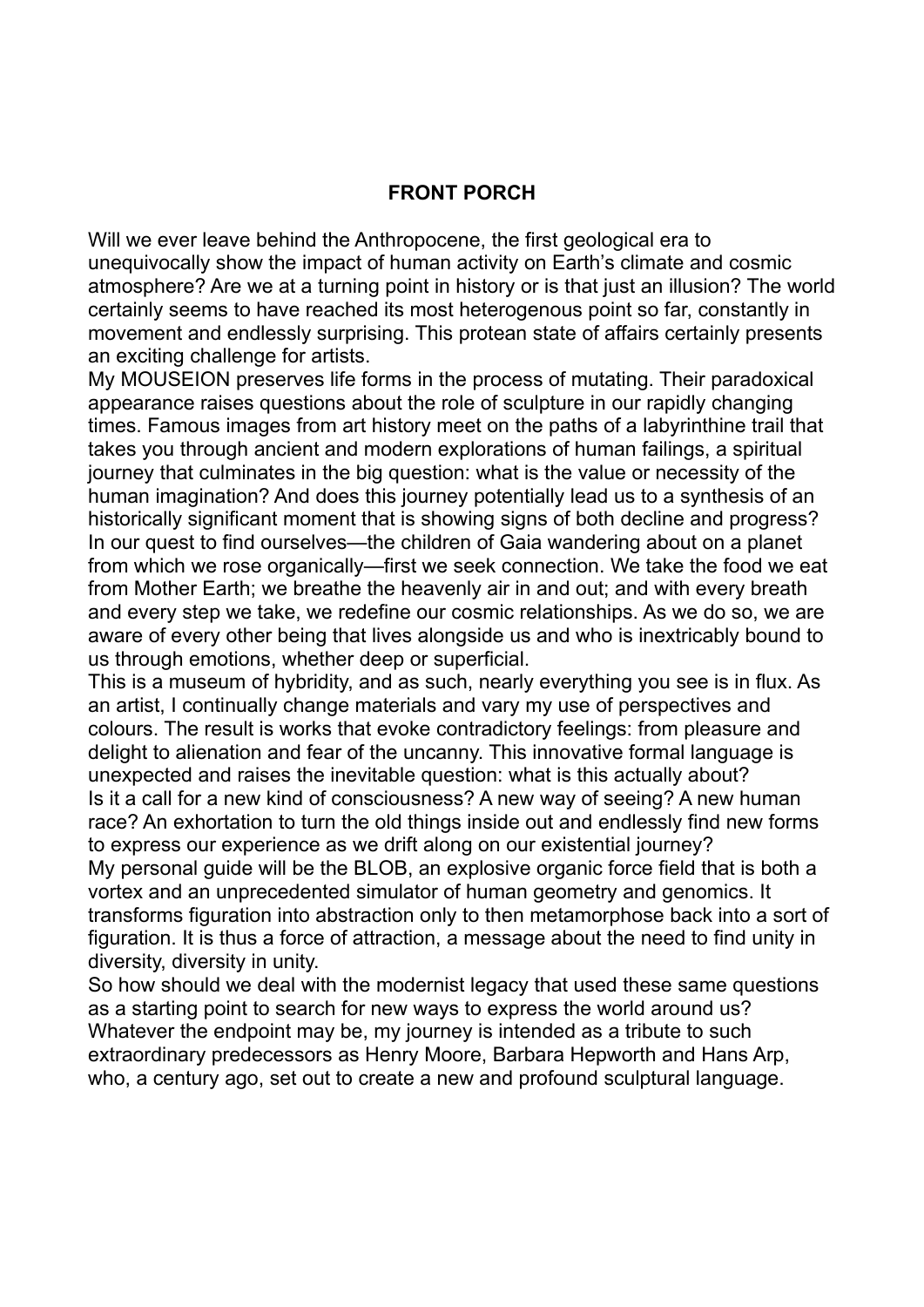My work represents how I experience the world in all its chaotic beauty, limitless grandeur and poetic charm. In contrast to the BOX format that we generally see in architecture, with its horizontals, verticals and angular spaces, the BLOB is amorphous, round, playful and unpredictable. Unsurprisingly, the West has long rejected this so-called formlessness: does it not represent the antithesis of our culture's desire to control and rationalise our environment?

BLOB is indeed organic, revealing a process of infinite and relentless growth of the miniscule into the monumental. It is a splash, a gigantic raindrop, a cosmic egg: a pulse of energy that destabilises every dimension and provides new life.

To choose a world in a permanent BLOB is to choose a world of innovation, of boundless, provocative imaginings - unpredictable and unstoppable.

For me, BLOB is all about a freedom that flows outwards; admittedly a puzzling freedom, and that's what makes it so attractive to an artist. It represents the desire to be sucked into another world, explore other dimensions and therefore step outside of quotidian reality. In that sense it is driven by the power of attraction that is at once ancient and contemporary, active both on and outside this earth, in very concrete as well as symbolic terms.

My BLOBs spread out, reflecting my passion to bend the linear sensibilities of the old architectural order into more rounded and fluid forms: into a sort of rhizomatic swarming chaos. This is in line with my desire to contribute to the story of sculpture - and that includes a wish to reinvent its most elementary forms.

## **2. ROCKS**

During a walk in the Yuyuan Garden in Shanghai, I encountered Gonshi rocks for the first time: naturally hollowed-out rocks, they evoke all sorts of associations and can even take on the shapes of landscapes, people, animals and mythical figures. The sculptures of the British artists Henry Moore and Barbara Hepworth immediately came to mind. As their work evolved from figurative to abstract, they discovered the "hole" or "negative space" in sculpture, a decisive moment in the history of the artform. Moore used it to sculpt the landscapes that lay behind the sculptures.

I make holes to explore the interior of sculptures, to create movement and to trigger a sort of subcutaneous experience. I want the blob form that I discovered in these rock gardens to suck the viewer into a world of wondrous shapes and rapidly expanding holes.

There are hundreds of possibilities for beauty and sensuality as you wander within the tantalising hollows. What I find exciting is the potential for deep exploration of negative space—and the testing of its limits—afforded by the technology at my disposal.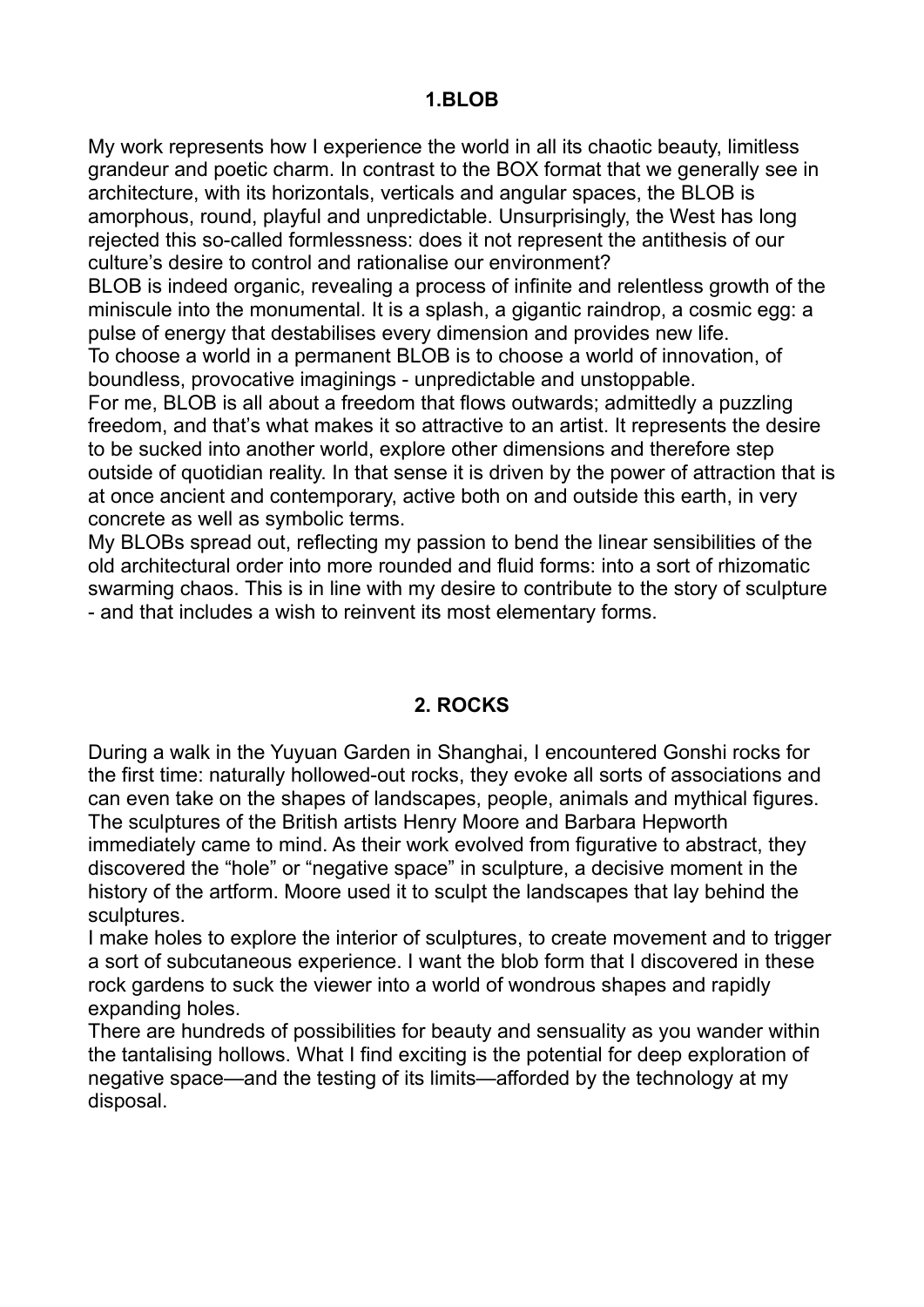### **3. PLANTS**

The perforated Gonshi rocks, asymmetrical and wildly chaotic as they are, are not that far removed from the still lifes painted on the Meissen vases I discovered in a London museum. For these sculptures, I effaced the natural colours from leaves, stems and fruit - as though a scientist playing God in a virtual future, subjecting them to radiation and genetic manipulation in a bid for ultimate control over humanity and nature.

The still lifes were no longer so innocent: yellow strawberries hanging heavy from a strange plant encased in a white exoskeleton, are covered by sickly blue petals. Is this regression to the vegetal and animal hybrid confined to plants and trees or can we as humans expect a similar regression in the near future?

Whatever the answers may be, my *Plant Mutation Project* poses the sort of bewildering questions that we generally like to avoid. Our preconceptions are challenged when the natural landscapes that we have always perceived as our familiar habitat are—much to our consternation—shown here in all their unnaturalness.

The "garden of the future", complemented by experiments with genetically manipulated products, merges visual poetry with ethical questions. The validity of my surreal strawberry and coral sculptures in the real world may also strike the viewer as worrying, to say the least.

#### **4. MASKS**

The vibrant energy radiating from the *Mask Mutation Project* pieces can have an unsettling impact on the viewer. The colours employed may be partly responsible as they reference the rich hues of African patterns and motifs from the Maya and Inca cultures of Central and South America.

The masks are nourished by an alien energy that—as it is unnatural to us—calls into question what function or purpose a human interpretation could have. Somewhere in or around these masks, classical representation explodes, and this makes the world behind the mask at least as interesting as what is in front of it. Considering that the human species is undergoing a period of unprecedented evolutionary development, I ask myself how human faces will change, turn into humanoid masks, into new inter-faces that integrate our capabilities of upgrading cognition and expanding existential opportunities.

As an artist, I am aware of both the promise inherent in a new technological era and the age-old philosophical and existential problem of just being human, just being an inchoate and even unwanted child of Gaia. However, a transhumanist dream haunts me: how can I remodel the most iconic elements of a human, in particular the head, in line with the latest paradigms of evolutionary science?

The resulting sculptures resemble primary life forms, such as insects and crustaceans, as well as aliens in science-fiction movies. They remind us that we are nothing more than mutants in a world in constant flux. Perhaps the masks tell us that we are ourselves hybrid beings, somewhere between human and animal, with different types of brains formed by evolution and constantly in conflict with each other.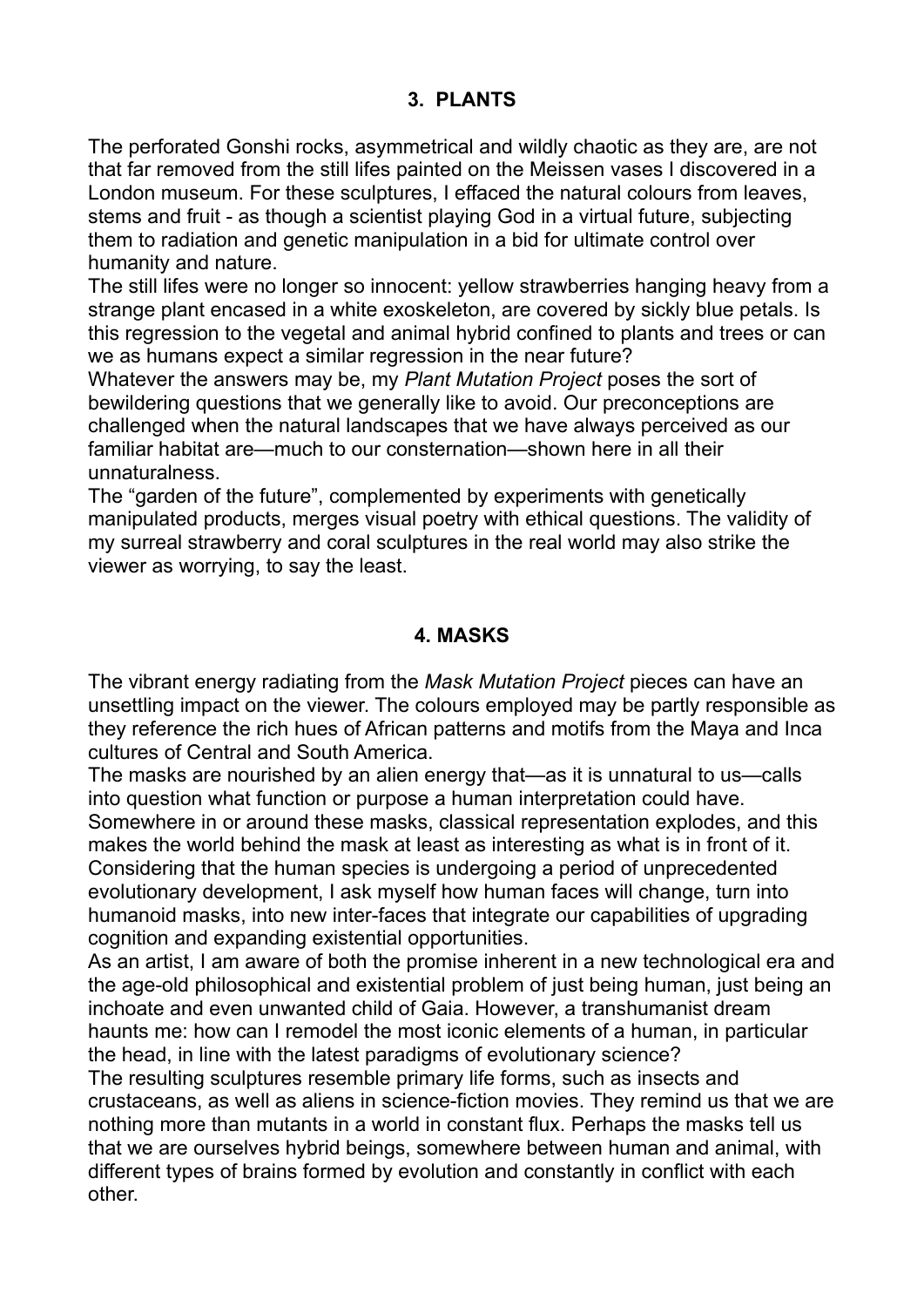## **5. ARCHAEOLOGY**

The present and future are continuously affected by traces of the past. The convergence of these three time dimensions raises critical questions about the significance of the past and the potential of what is still to come. Surviving relics are testimony to both randomness and the workings of power, to the at times confusing interplay between high and low culture, between idealised imperial busts and the more Mickey Mouse type of heritage.

My use of 3D computer graphics, prints, drawings and sculptures is aimed at an audience who are yet to be born but who will be directly affected by what we do and think today in our rapidly changing society.

The middle path that I construct between virtual and physical worlds unshackles the imagination, recycles the historical space and poses pithy questions about the use and abuse of the past.

Freed from their old certainties, viewers are thus provoked into imagining alternative worlds that could have existed or are to come, as well as parallel worlds for which there is no archaeology as yet but which still possess an *arche*, a basic principle of our thinking and the ultimate starting point for exploration.

#### **6. HUMANS**

As though a novel form of BLOB sculpture, human organs, bones and muscles seem to be the perfect objects for giving primary form to a new alphabet for drawing the human beings of the future.

The collaboration of art, technology and science has proved particularly useful when it comes to depicting the human body. Human anatomy remains the paradigm for those who seek an imaginative response to incisive questions about our prejudices and our position as a species, both from the standpoint of our cosmic magnificence and at the cellular level.

By using BLOB sculptures both as endoskeleton and exoskeleton, this human appeared to me to be an extremely problematic being, inhabiting an intermediate zone between outside and inside, human and animal, physical form and mythical tale.

Allowing the imagination to meddle with larynx and brain did bring a transhumanist belief one step closer, but mutations on these border regions of being human do indicate that the artist would like a patent on this new anthropogenesis.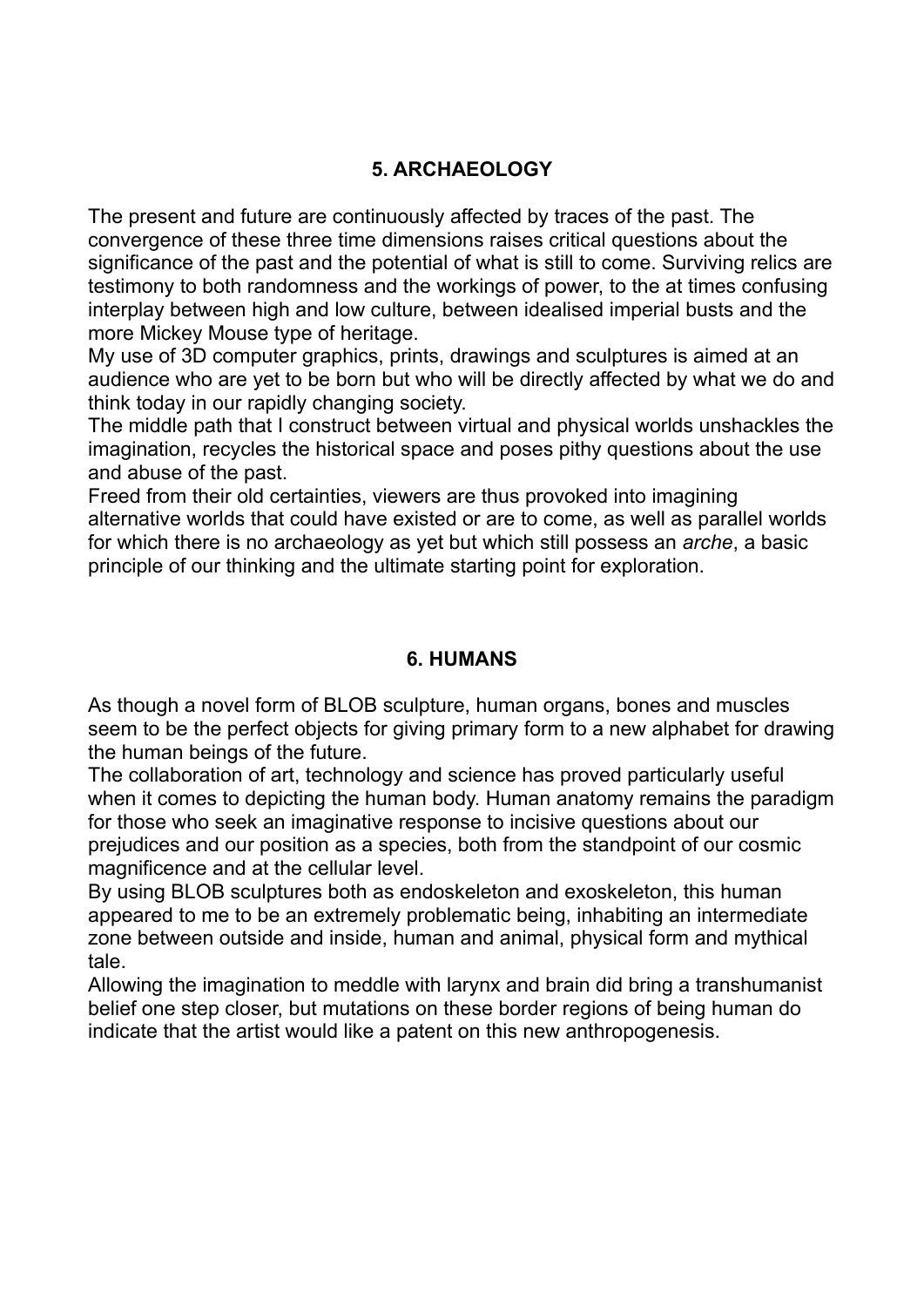## **7. CYBORGS**

The many cyborg warriors that I've designed hail from a variety of favourite inspirations, from science fiction and modern manga to the work of H.R. Giger. Robots, aliens and monsters inhabit my interior world and command a particular respect due to their unknowable and ambiguous nature.

Are these cyborgs in their multi-coloured mechanical skeletons the gatekeepers of a new consciousness, the new (false) gods of an anthropocene future, or do they recall the rituals of primitive ancestors?

Making these equivalents of classical busts is quite a challenge: they require thousands of hours of computer assisted work as well as protracted, highly refined craftsmanship.

It could be said that my cyborgs hold up a mirror to us, perhaps as the prototypes of future humans, upgraded with implants and algorithms. Once again, they testify to my desire to portray hybridity and mutation, to interface perfect symmetry with the wild and chaotic side of life.

Their thorny skin conjures up the animal hides worn by the first inhabitants of Earth. Future technology could produce a thicker, more protective, polyfunctional skin as a sort of armour capable of absorbing the impacts of drastic climate change.

### **8. ANIMALS**

Animals seem to be subject to the same profound mutations as the hollowed-out rocks in Shanghai that symbolise the energetic coherence of evolution.

The whole of the natural world is evoked in a state of becoming and degeneration: not a single physical element is spared this profound process of change.

Animals going about their daily lives are torn away, stripped of their natural physique and transformed beyond recognition. Their limbs are combined with vestiges of what might be plants or humans to create at times terrifying, at others seductive, compositions.

Rampaging nature has caused them to take on the composite appearance of Greek monsters, such as the Chimera, the Hydra and the Harpies. Was it an apocalyptic disaster, the arrival of UFOs or our own shoddy handling of the environment that led to this grotesque outcome?

However, there is one further step—in this dispersal of the state of being an animal —when only Rorschach blots remain, denuded of all animal or human presence, beautiful in their perfect symmetry. These remnants are among the mysteries of the cosmos.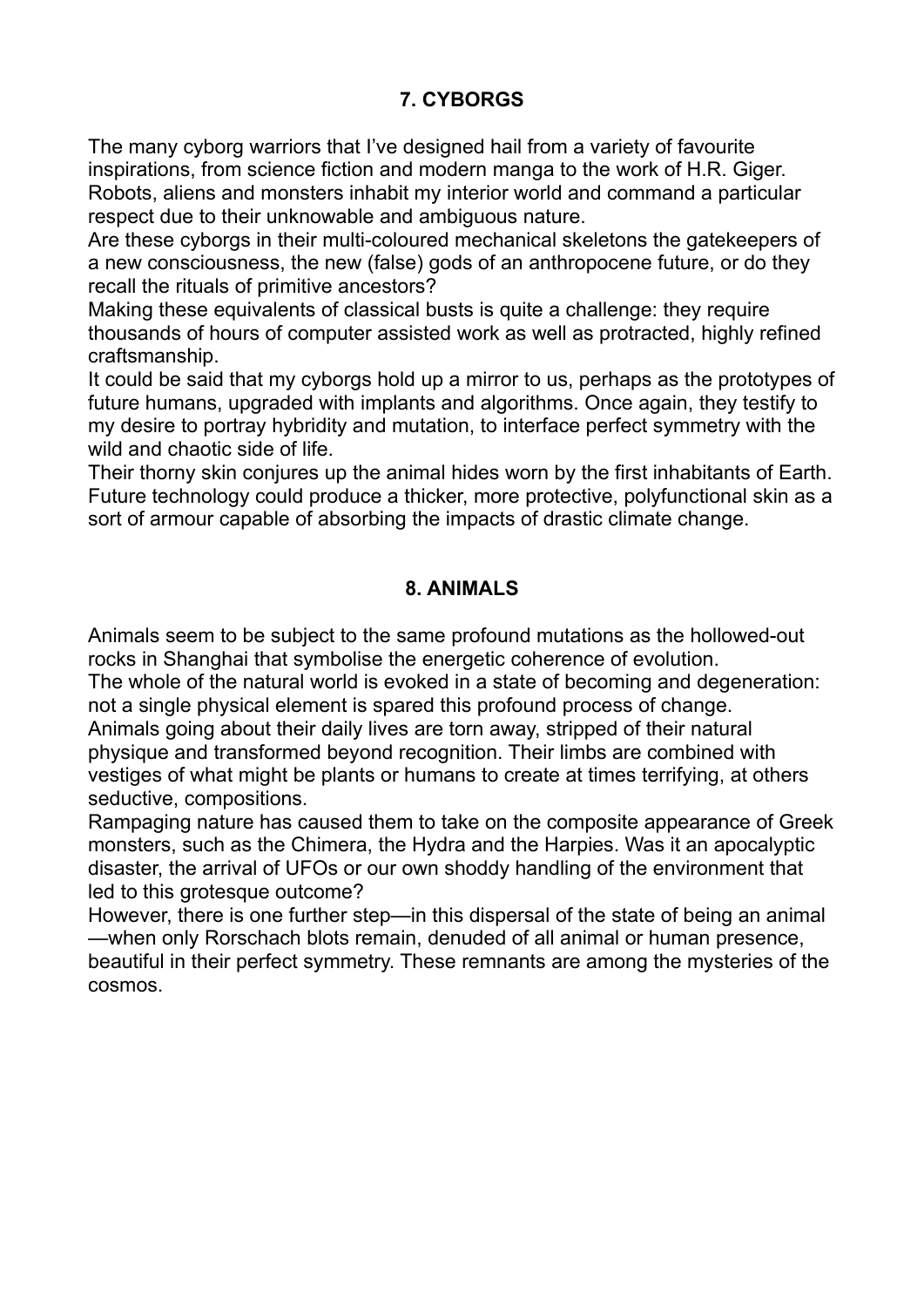#### **9. SKIN**

What started out as static surfaces were eventually covered with skin, hide or shell. The smooth exteriors of the polished BLOB sculptures were disguised under a corrupt material. The bellies and breasts appear to be moving, breathing, chaotic beneath their alien substance.

Cosmic spiderwebs stretch out in every direction as they possess space. Fragile yet impregnable, flowing yet bone-hard, they span both microscopically small and monumentally huge planes.

The viewer may be reminded of the fleshy textures of Francis Bacon, or recognise a tribute to Eadward James Muybridge, who pioneered moving images with his zoopraxiscope.

These mutations of skin and hide, man-made fossils—from within or outside of known evolutionary processes, whether intentional or the fruits of blind chance demonstrate their viability in an array of universes. Unabashedly radiating garish colours, they ask about the purpose of their functioning: are they, as they seem, part of a dystopian landscape, taking first breaths in the silence following a cosmic storm? Or are they the pulpy beginnings of a new technological era? Soon we'll all be wearing our new smart skins, vital to our survival, a fantastic fusion of Gaia and Techno.

## **BACK PORCH**

The sculptures that are included in my MOUSEION no longer belong to the reality we think we know. During the interbellum and following the war, modernists such as Moore, Hepworth and Arp challenged conventional perceptions of the function and purpose of art to such an extent that they had to be revised. Like these sculptors, I was looking for a completely different form of art, one that made the world feel other, as though a universe with an alien formal language, a landscape that inspires a sense of wonder.

Is this wonder the result of exposing that which has been there all along but hidden in the subconscious, buried by our culture? And did my years of fevered exploration of negative space only serve to circle the black holes within ourselves? What does the interior of the sculpture with which my BLOBs are obsessed mean? A descent into the microbiological core of our humanity? Or an invitation to include interstellar spaces in our worldview?

This very different universe, held together by its numerous references to art history, its forays into the contemporary art scene from high to low, its futuristic ideas and models, and its influences from the deepest past, is my response.

Confronted with these sculptures, the classical model explodes. For this reason, the world inside the BLOB is at least as interesting as that outside of it. This is a rabbit hole for my imagination, taking it ever further into 3D technology where I can manipulate primary life forms at will.

I am thus, as an artist, hacking Darwin, remodelling DNA, seeking to regenerate plants, corals and animals after yet another mass extinction or deadly radioactive fallout. At the same time, I am constantly amazed at the intangible magnetism we